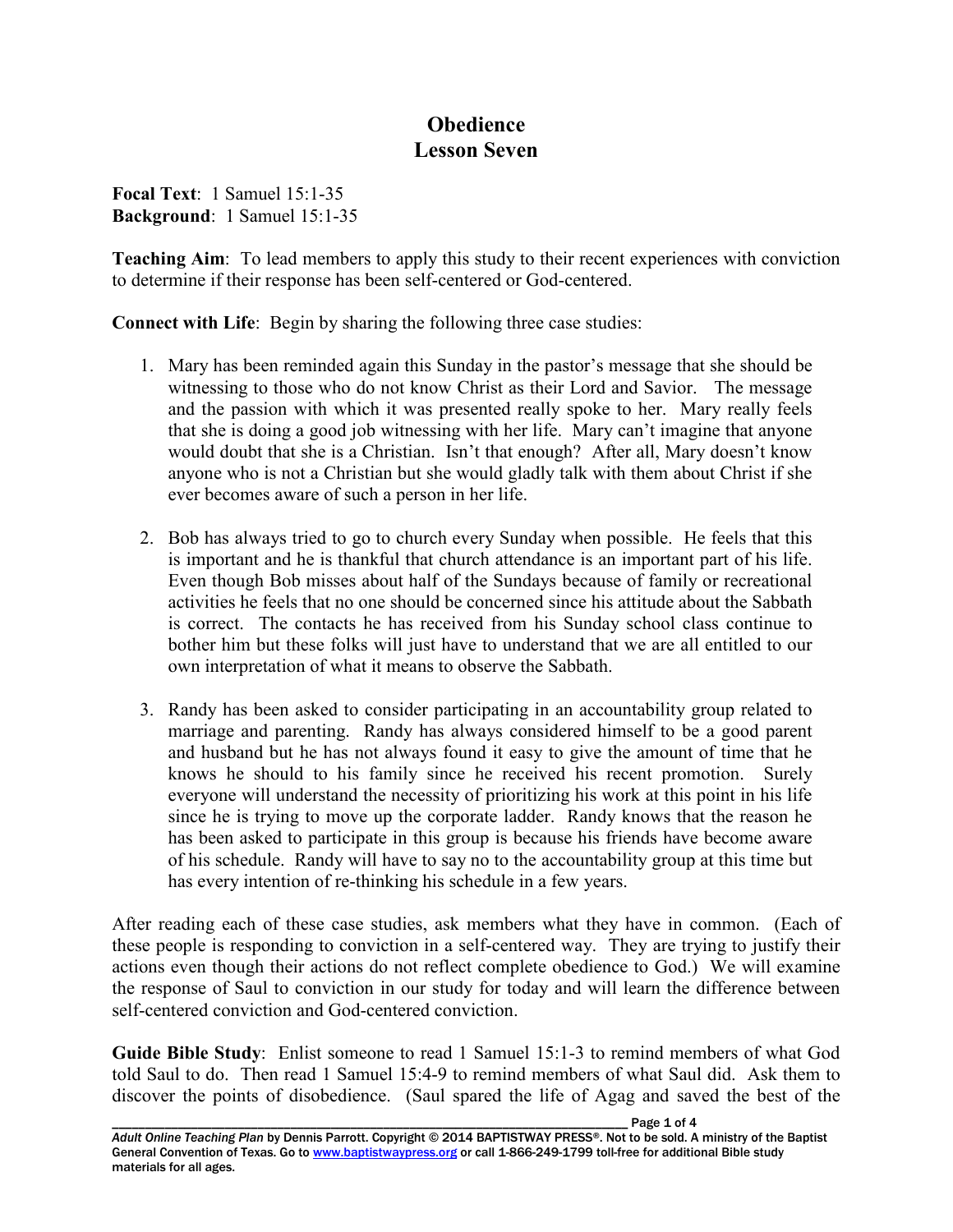livestock. God had clearly told him to destroy everything.) Write the word, "disobedience" on the board. Share with members that we will discover the results of Saul's disobedience.

After the following verses are read ask members to identify and discuss the result of disobedience:

- 1. 1 Samuel 15:10-11a (Broken fellowship with God.) God was grieved because he cannot have fellowship with a child that has been disobedient.
- 2. 1 Samuel 15:11b (Broken fellowship with loved ones.) Samuel was also grieved because he knew that his fellowship with Saul had been broken. He also grieved because he understood the ultimate consequences of Saul's disobedience. "The rejection of sinners is the grief of good people."
- 3. 1 Samuel 15:12-31 (Focus on self rather than God.) Write the word, "self" on the board four times and ask members to fill in the blank after each "self" and discuss how the related verses verify this condition in the life of Saul.
	- a. Self glorification (1 Samuel 15:12-13). Saul had erected a monument to celebrate his accomplishments rather than giving the glory to God. There was most likely an accompanying parade with Saul at the head of the line and festivities to allow everyone to enjoy themselves and their accomplishments. Little or no thought was given to God. Saul even decided to congratulate himself to Samuel for his having been obedient to God. This statement reveals that Saul began to sense conviction as soon as he saw Samuel. This was probably the first time he had thought about God in this experience.
	- b. Self justification in the fact of correction (1 Samuel 15:14-21). After Samuel pointed out the obvious evidence of Saul's disobedience (v. 14) Saul began to attempt to justify his actions. List each of these on the board as they are read:
		- (1) Saul attempted to blame this on the soldiers and lied about his intentions to make a sacrifice to God (v. 15). Samuel attempted to humble Saul by reminding him of his humble beginnings and his obvious disobedience (vv. 16-19).
		- (2) Saul refused to admit his disobedience (v. 20).
		- (3) Saul attempted to shift the blame to the people (v. 21). Several times Saul referred to God as "your" rather than "my" God.
	- c. Self examination (1 Samuel 15:22-23). Ask members to list the main points of Samuel's message to Saul that finally resulted in conviction. These include:

Page 2 of 4 *Adult Online Teaching Plan* by Dennis Parrott. Copyright © 2014 BAPTISTWAY PRESS®. Not to be sold. A ministry of the Baptist General Convention of Texas. Go to www.baptistwaypress.org or call 1-866-249-1799 toll-free for additional Bible study materials for all ages.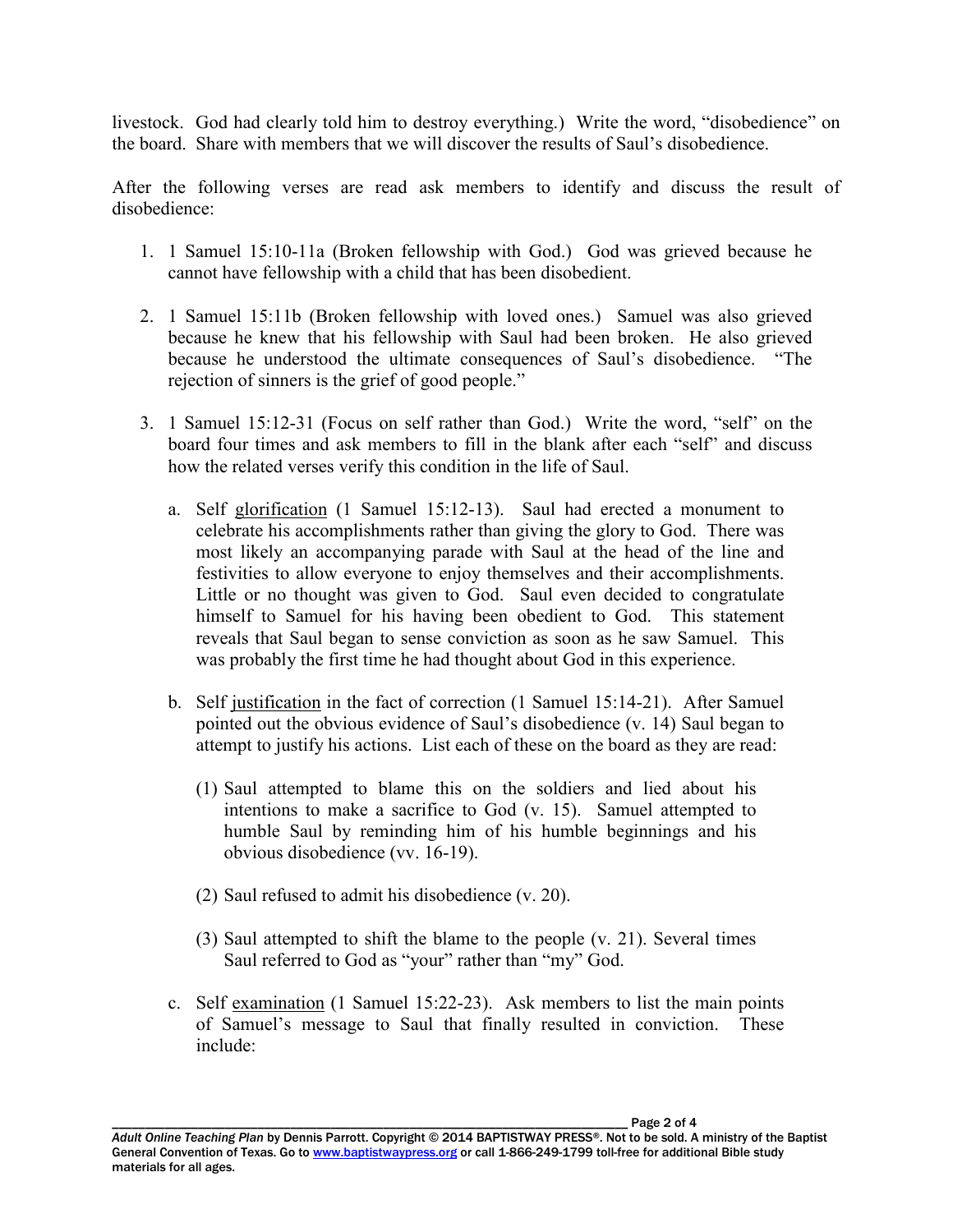- (1) Obedience is more important than sacrifices (v. 22). "Obedience ranks only below faith in the qualities God desires of humankind." (See the online commentary.)
- (2) Disobedience is like idolatry (v. 23a). Saul was guilty of idolatry because he was worshiping himself.
- (3) Saul's rejection of God had resulted in God's rejection of Saul (v. 23b). This statement finally got Saul's attention because he recognized his personal loss.
- d. Self-centered conviction (1 Samuel 15:24-25 and 30-31). Ask members to determine how we can know that Saul's conviction was not genuine, that it was self-centered rather than God-centered.
	- (1) Saul admitted that he had sinned but he continued to blame the people  $(v. 24)$ .
	- (2) Saul asked for Samuel's forgiveness, not God's, and his reason for asking was so that he would not lose his throne (v. 25).
	- (3) Saul admitted his sin but only so that he could get Samuel to appear with him in front of the people (v. 30-31). He was only interested in "saving face" in front of the people.

 Then lead members to identify the results of Saul's self-centered conviction (1 Samuel 15:26-35).

- a. Rejection by God (v. 26).
- b. God selected another to be king (v. 27-28).
- c. This decision by God was irreversible (v. 29). V. 11 speaks of God changing his mind. This was really a reference to God changing his heart. Here we see that neither God's mind nor his heart would be changed with regard to Saul.
- d. Samuel completed what Saul had failed to do (v. 30-33).
- e. Samuel never saw Saul again (34-35).

**Encourage Application**: Share with members that self-centeredness was at the core of Saul's problems. Read the following from Dr. Denison: "This tendency toward self-sufficiency is common to us all. Friedrich Neitzsche, the German philosopher was right to claim that the will to power is the basic drive in human nature. Christopher Morley claimed, 'There is only one success—to be able to spend your life in your own way.' Humility runs against the grain. It is an affront to the exalted glory of man. It wounds our flesh and hurts our pride. It is the most